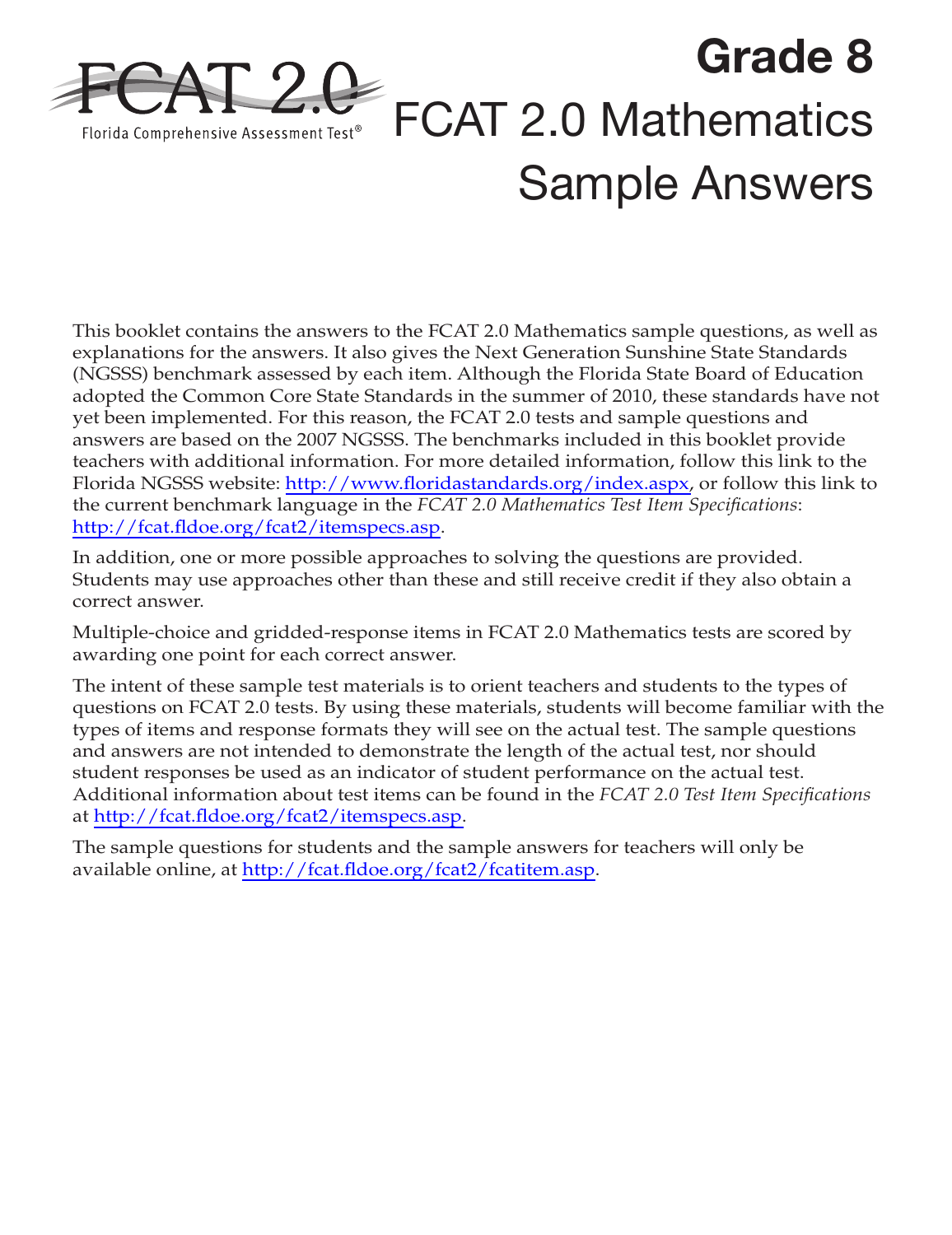

**1 The correct answer is 72 feet.** 

Reporting Category: Geometry and Measurement

Benchmark: MA.8.G.2.4 Validate and apply Pythagorean Theorem to find distances in real-world situations or between points in the coordinate plane.

Apply the Pythagorean theorem to determine the length of *BC*. First, determine the length of the vertical line segment that extends from  $A'(1, 7)$ , to point *C*. Then, find the length on the horizontal line segment from  $A'(1, 7)$  to point *B* (see illustration below).



Use the Pythagorean theorem (from the Grades 6–8 FCAT 2.0 Mathematics Reference Sheet) and substitute in measurements from the graph.

 $a^2 + b^2 = c^2$  $13^2 + 6^2 = BC^2$  $169 + 36 = BC^2$  $\sqrt{205}$  = *BC*  $14.317821 \approx BC$ 

Apply the given scale, each unit represents 5 feet, to determine the actual distance from *B* to *C*.

 $14.317821 \times 5 = 71.589105$ 

The distance from point *B* to point *C* rounded to the nearest foot is 72 feet.

# Page 2

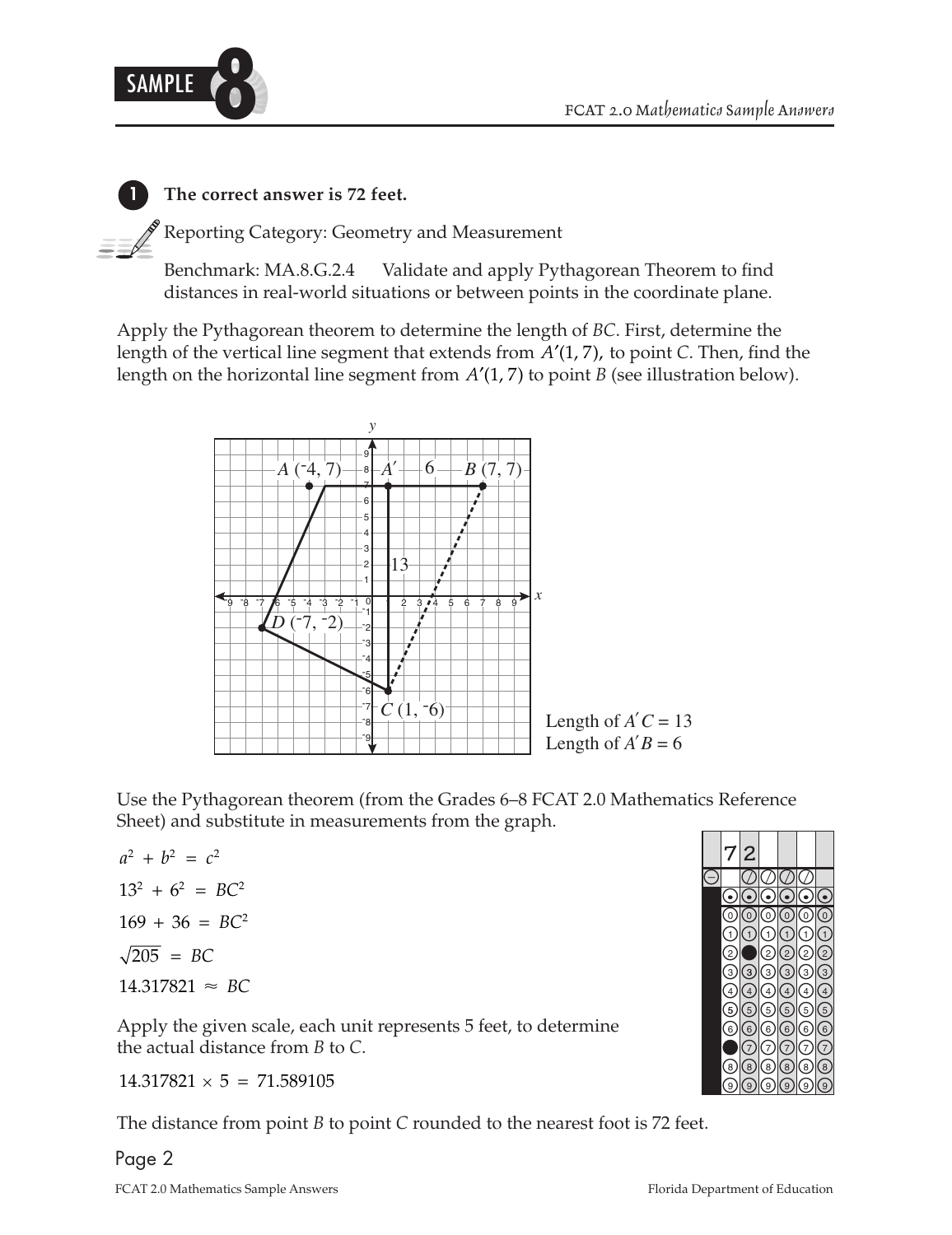

#### **2 The correct answer is 35.**

 $\rm\ell^8$  Reporting Category: Number: Operations, Problems, and Statistics

Benchmark: MA.8.S.3.1 Select, organize, and construct appropriate data displays, including box-and-whisker-plots, scatter plots, and lines of best fit to convey information and make conjectures about possible relationships.

The median, the middle point of a set of rank-ordered numbers where half of the numbers are above the median and half are below it, is 35.

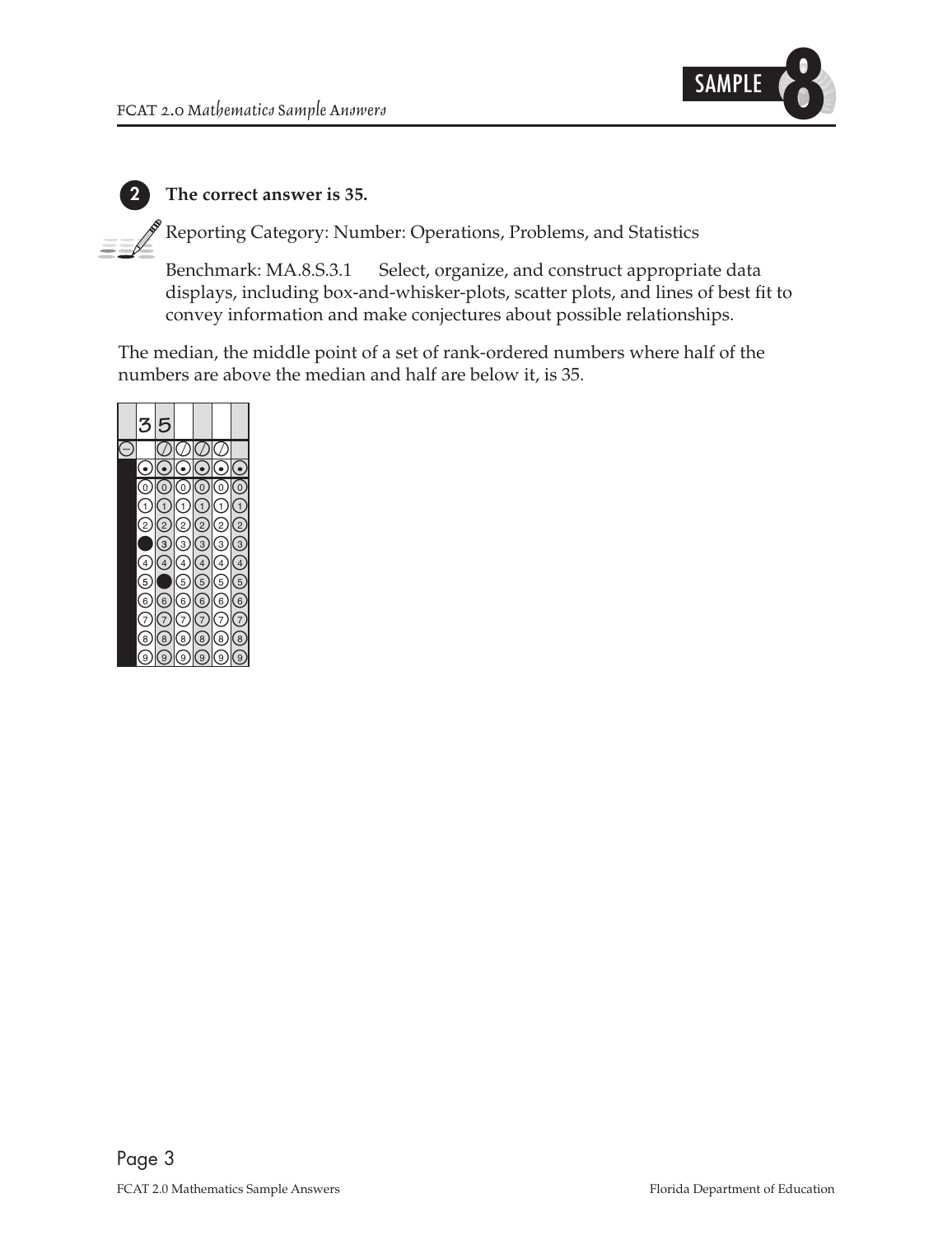

# **3 The correct answer is 2.5 feet.**

 $\mathbf F$  Reporting Category: Geometry and Measurement

Benchmark: MA.8.G.2.1 Use similar triangles to solve problems that include height and distances.

To find the length, in feet, of segment *EC*, start by identifying the two similar triangles in the diagram. Then, identify the corresponding parts to set up a proportion:

$$
\frac{EC}{2} = \frac{5}{4}
$$

$$
EC = \frac{5 \cdot 2}{4}
$$

$$
EC = \frac{10}{4}
$$

$$
EC = 2.5
$$

The length, in feet, of segment *EC* is 2.5.

|                         |                  |                  | 2                |                   |                |
|-------------------------|------------------|------------------|------------------|-------------------|----------------|
|                         |                  |                  |                  |                   |                |
|                         |                  |                  |                  |                   |                |
|                         |                  |                  |                  |                   |                |
| 0)                      | 0                | 0)               | 0)               |                   | $\overline{0}$ |
| $\mathbf{1}$            | 1                | $\mathbf{1}$     | $\mathbf{1}$     | $\mathbf{1}$      | 1              |
| $\left[ 2 \right]$      | $\mathbf{r}$     | $\frac{1}{2}$    |                  | $\overline{2}$    | $^{\prime}$ 2  |
| $\left(3\right)$        | $\left[3\right]$ | (3)              | $\left(3\right)$ | $\left(3\right)$  | $\overline{3}$ |
| $\overline{4}$          | $\overline{4}$   | $\left(4\right)$ | $\left(4\right)$ | 4                 | $\overline{4}$ |
| $\left[5\right]$        | 5                | 5                | 5                | 5)                |                |
| 6)                      | $\left[6\right]$ | 6)               | 6)               | $\left( 6\right)$ | $\frac{6}{ }$  |
|                         |                  | 7                |                  | 7                 |                |
| $\overline{\mathbf{8}}$ | $\overline{8}$   | 8                | $\overline{8}$   | 8                 | $\overline{8}$ |
| ζ9                      | 9                | 9                | ์ 9              | 9                 |                |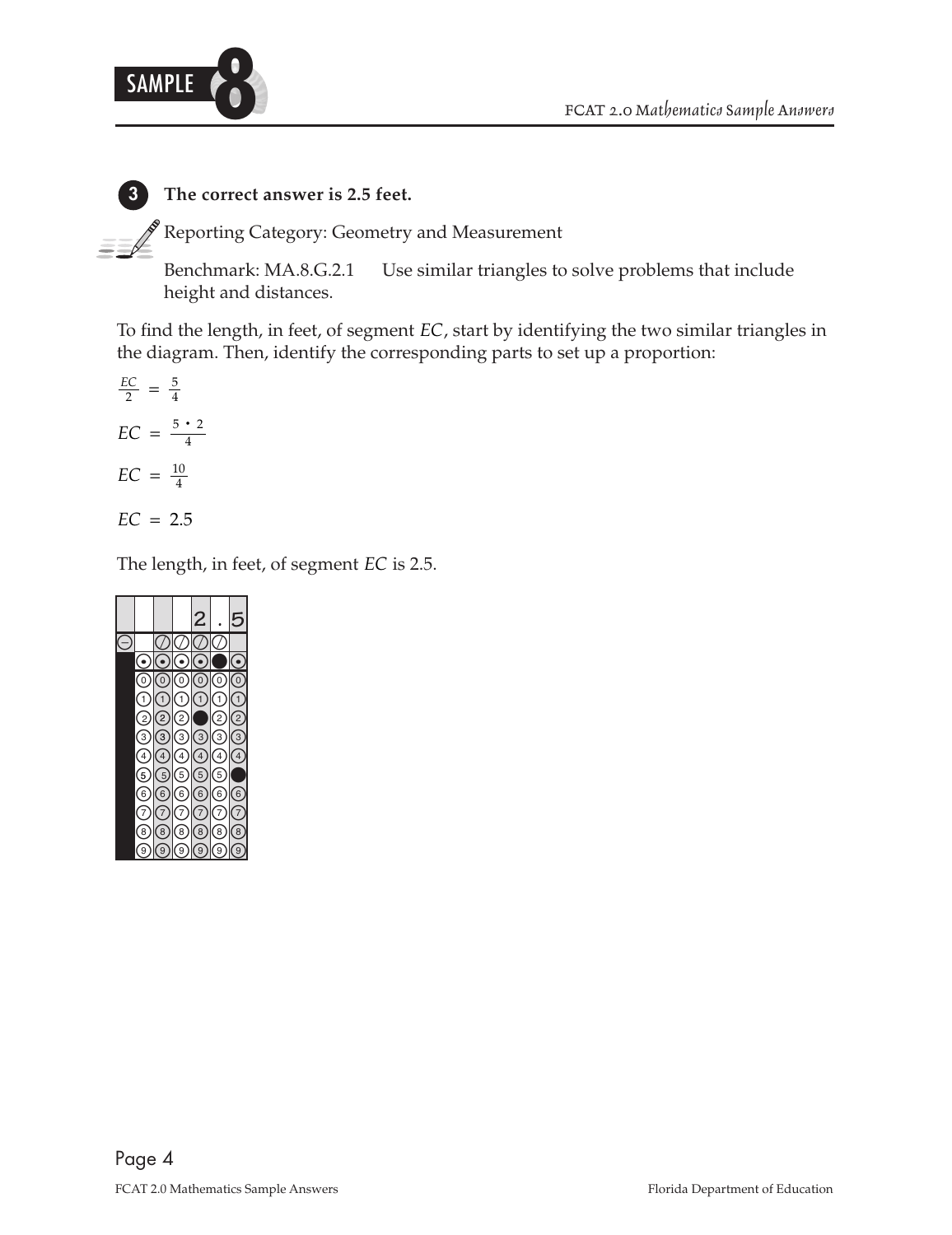

**4** The correct answer is  $A\left(h = \frac{2A}{b}\right)$ .

Reporting Category: Expressions, Equations, and Functions

Benchmark: MA.8.A.4.1 Solve literal equations for a specified variable.

To solve this problem, solve for *h* in terms of *A* and *b*.

Given 
$$
A = \frac{1}{2}bh
$$
  
\n
$$
2(A) = 2(\frac{1}{2})bh
$$
\n
$$
\frac{2A}{b} = \frac{bh}{b}
$$
\n
$$
\frac{2A}{b} = h
$$

The correct answer is A.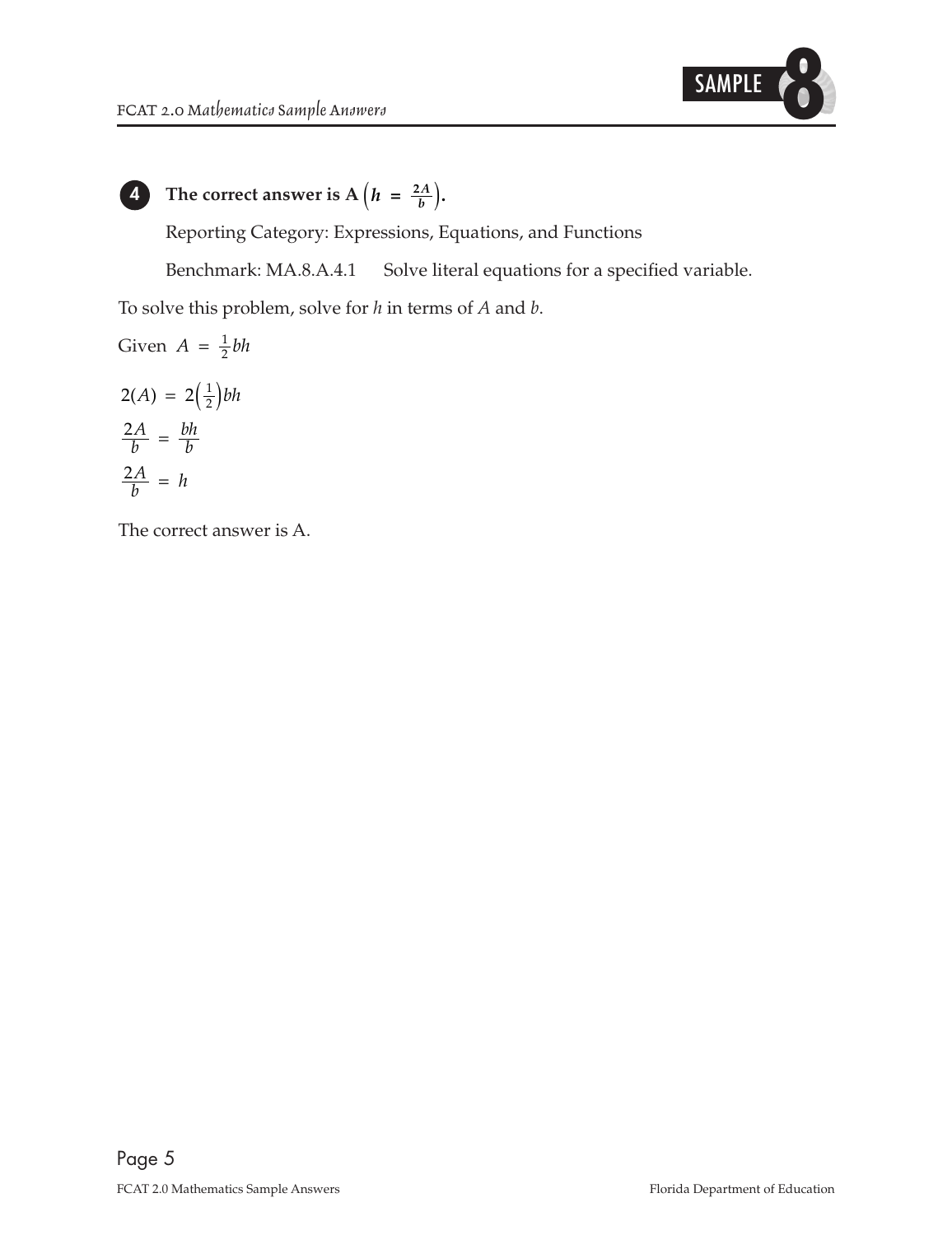

### **5 The correct answer is I (36 inches).**

Reporting Category: Expressions, Equations, and Functions

Benchmark: MA.8.A.1.1 Create and interpret tables, graphs, and models to represent, analyze, and solve problems related to linear equations, including analysis of domain, range, and the difference between discrete and continuous data.

To find the level for 2.25 inches of rain, interpret the information given in the table.

Use the given information that 0.5 inch of rainfall produces a rise of 8 inches in the storage tank.

- By doubling both given values, 1 inch of rainfall would produce a rise of 16 inches in the storage tank; therefore, 2 inches of rainfall would produce a rise of  $16 + 16$ , or 32 inches in the storage tank.
- By taking half of both given values, 0.25 inch of rainfall would produce a rise of 4 inches in the storage tank.

Therefore, 2.25 inches of rainfall would produce a rise of  $32 + 4$ , or 36 inches in the storage tank. Option I is the correct answer.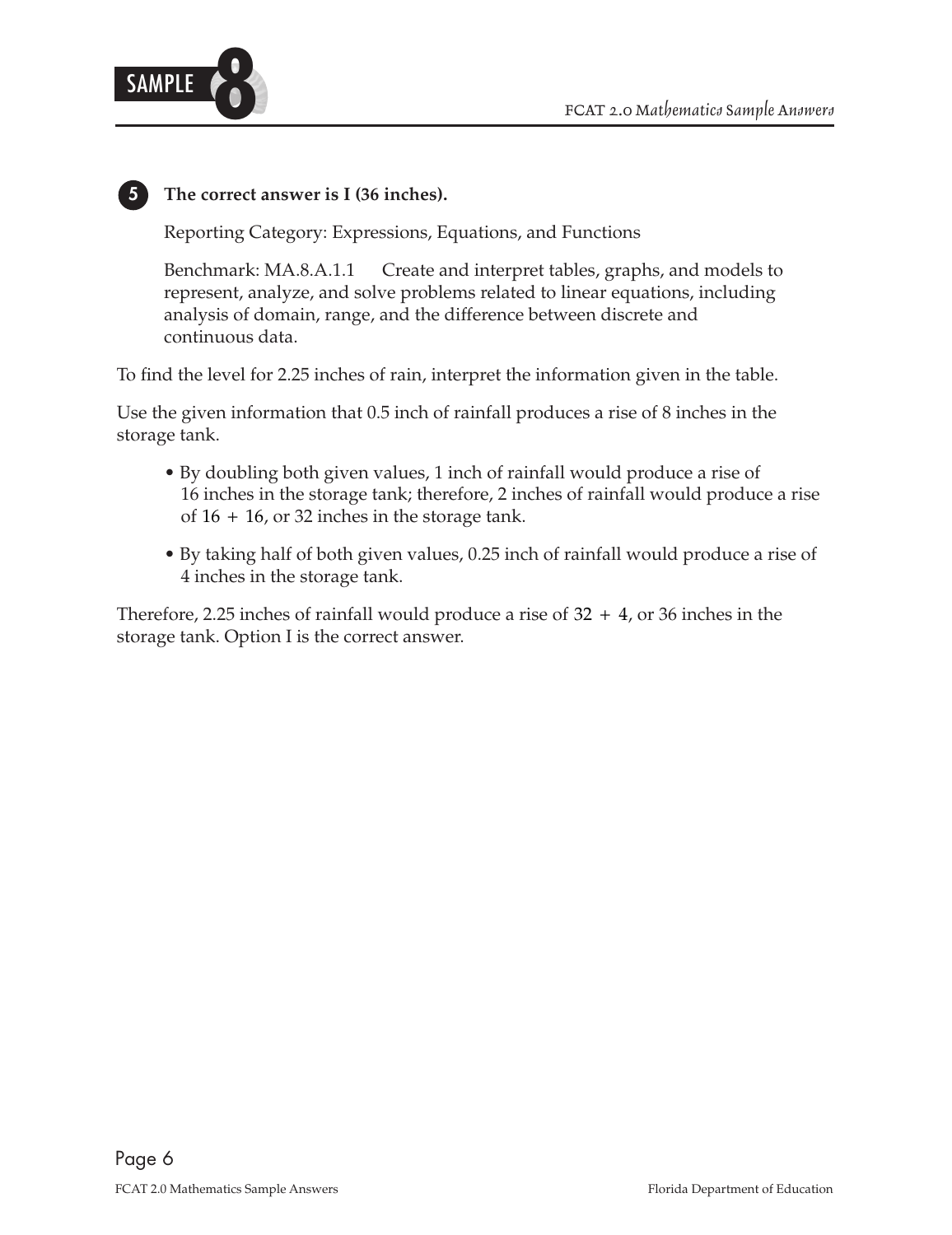

**6 The correct answer is C (25°).** 

Reporting Category: Geometry and Measurement

Benchmark: MA.8.G.2.2 Classify and determine the measure of angles, including angles created when parallel lines are cut by transversals.

To find the measure of ∠*BHC*, use complementary and vertical angles. If the measure of ∠*FHA* is 65°, then the measure of ∠*FHE* is 25°, since ∠*FHA* and ∠*FHE* are complementary angles. The measure of ∠*BHC* is 25° because ∠*BHC* and ∠*FHE* are vertical angles and must be congruent. Option C is the correct answer.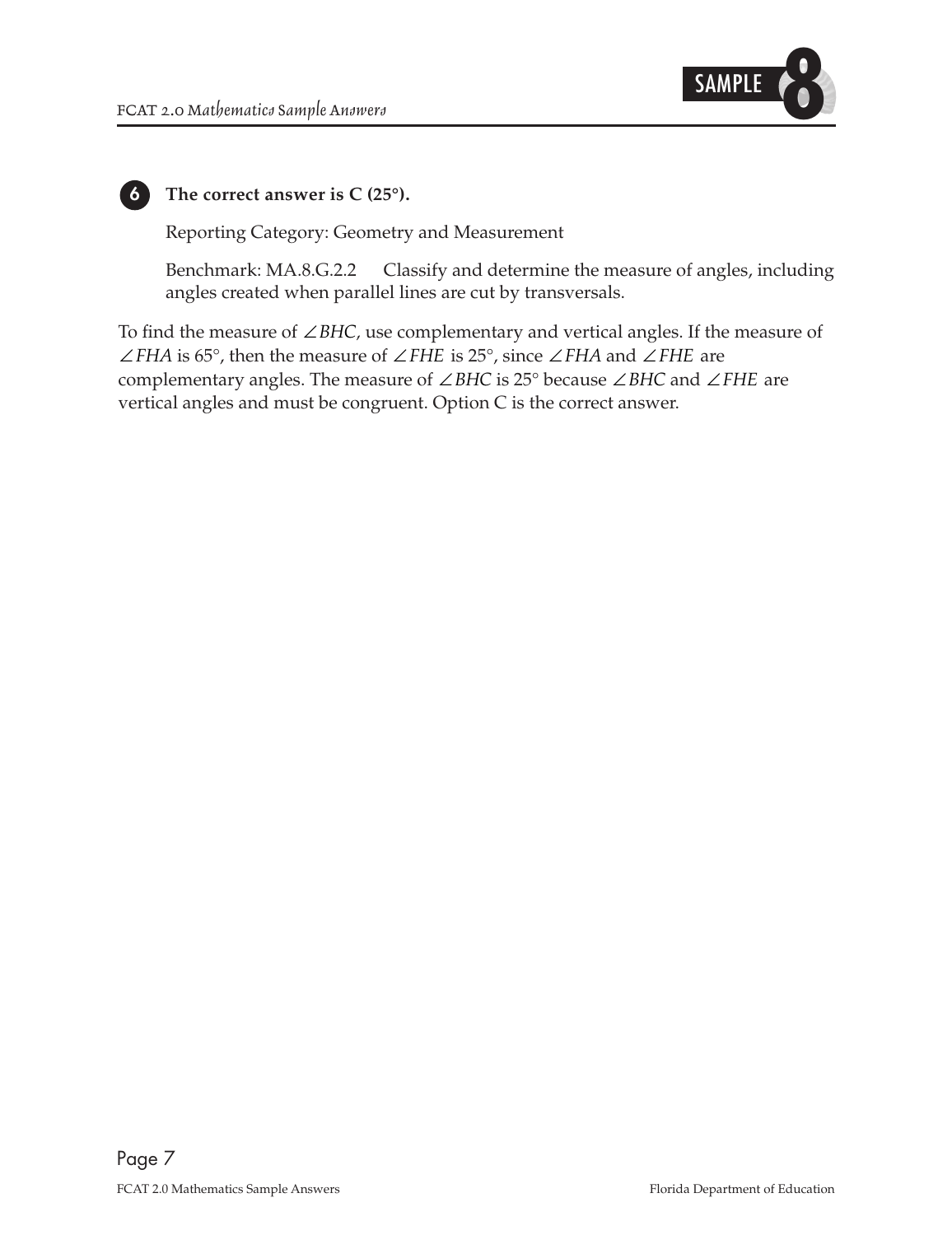



# **7 The correct answer is I (Expression 4).**

Reporting Category: Number: Operations, Problems, and Statistics

Benchmark: MA.8.A.6.4 Perform operations on real numbers (including integer exponents, radicals, percents, scientific notation, absolute value, rational numbers, and irrational numbers) using multi-step and real-world problems. Also assesses MA.8.A.6.3 Simplify real number expressions using the laws of exponents.

To find the expression with the least value, simplify all four expressions.

Expression 4:  $(-3)^3 = (-3)(-3)(-3) = -27$ Expression 1:  $4.6507 - 5.196 = -0.5453$ Expression 3:  $\begin{vmatrix} -2 & -1 \end{vmatrix} = \begin{vmatrix} -3 \end{vmatrix} = 3$ Expression 2:  $\sqrt{45}$  – 9 =  $\sqrt{36}$  =  $\pm 6$ Expression 4, which is option I, has the least value, -27.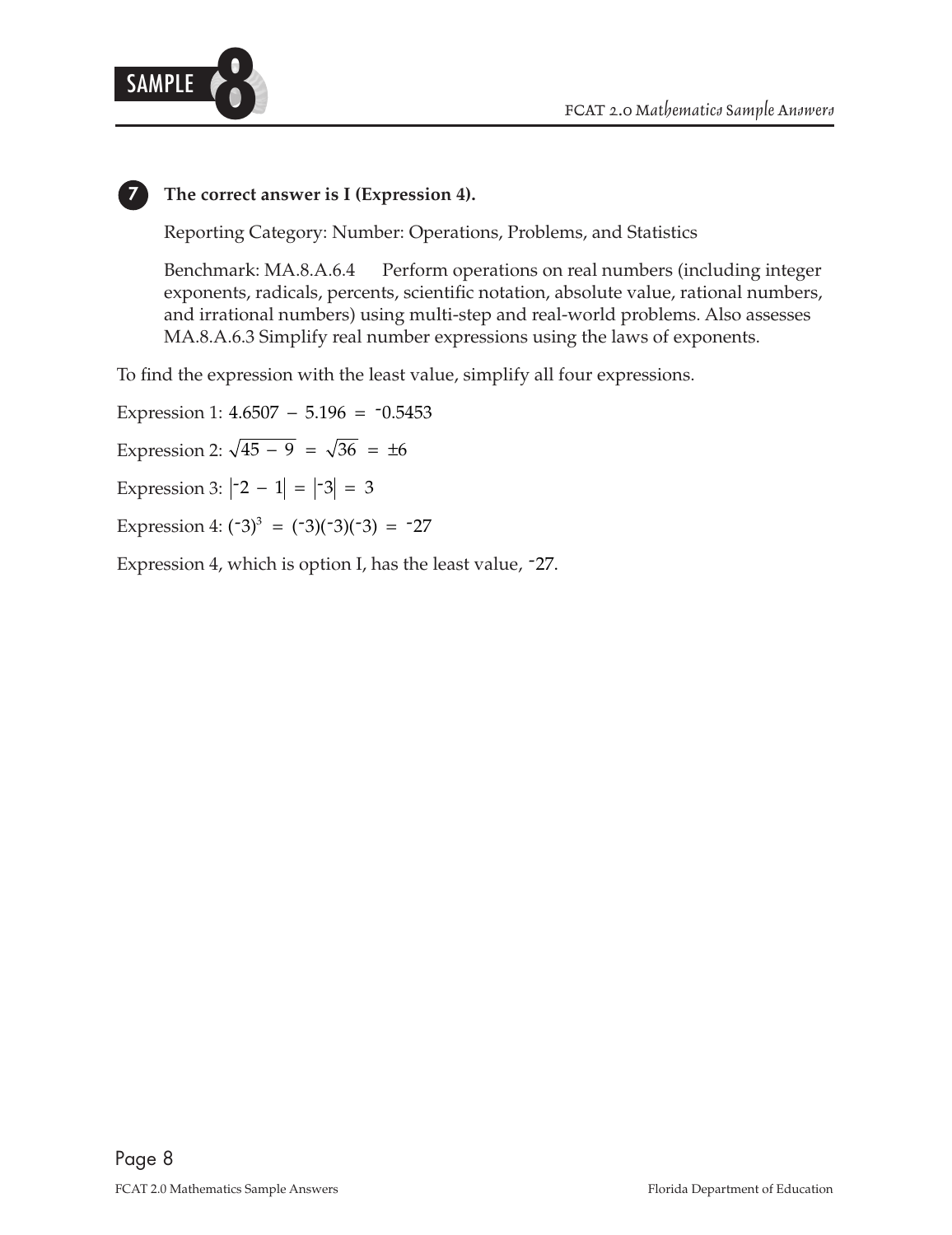

**8 The correct answer is \$5.00.** 

Reporting Category: Expressions, Equations, and Functions

Benchmark: MA.8.A.1.3 Use tables, graphs, and models to represent, analyze, and solve real-world problems related to systems of linear equations. Also assesses MA.8.A.1.4 Identify the solution to a system of linear equations using graphs.

To find the price per ream, in dollars, of the *market equilibrium*, look at the graph and determine the coordinates of the point where the supply and demand lines intersect. In systems where the lines intersect, there is only one solution. In this case, the point of intersection of two lines at (70, 5.00) means "70" is the number of reams in millions and "5.00" is the price per ream in dollars; therefore, the price per ream of the *market equilibrium* is \$5.00.

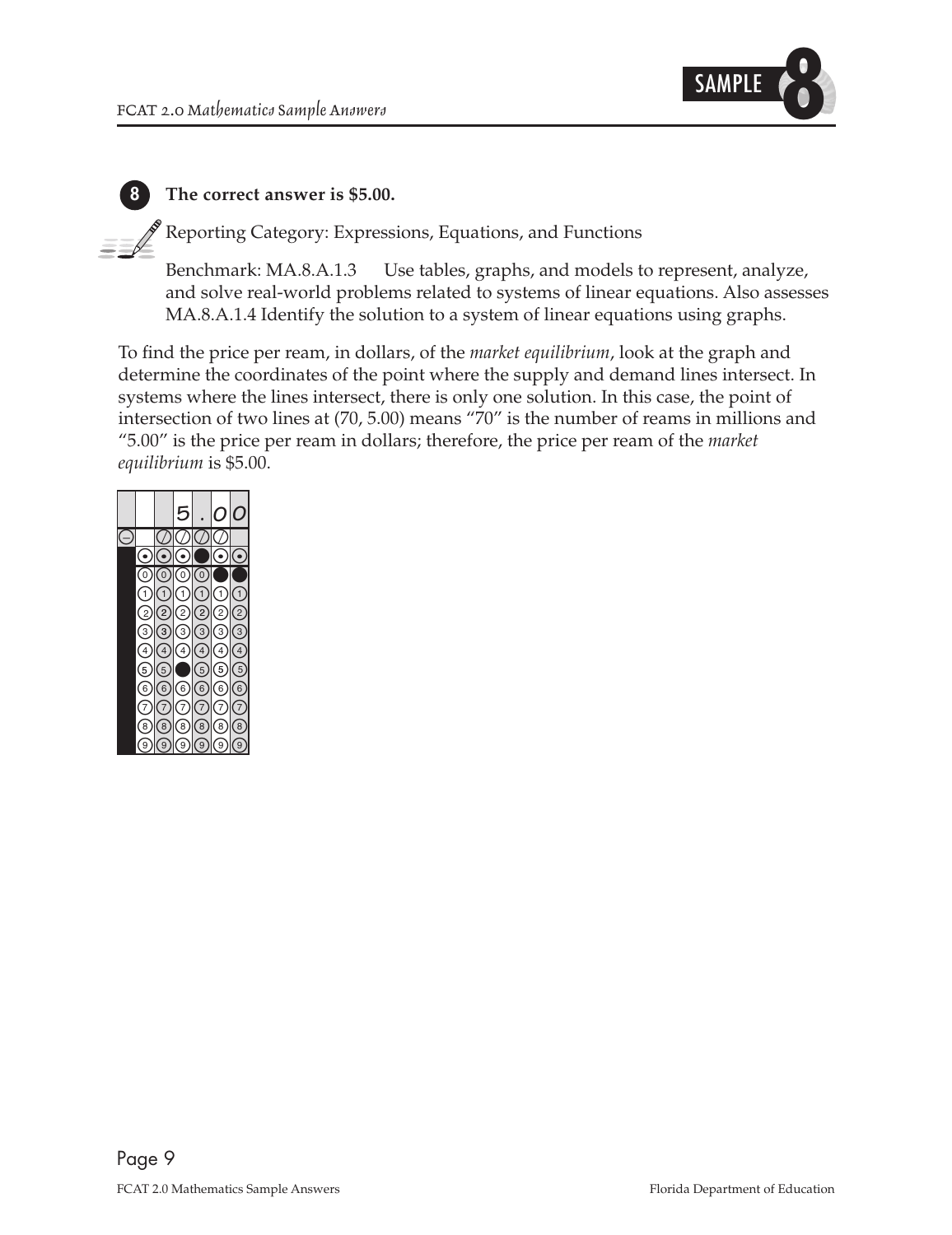

### **9 The correct answer is 31 cubic yards.**

 $\mathscr$  Reporting Category: Geometry and Measurement

Benchmark: MA.8.G.5.1 Compare, contrast, and convert units of measure between different measurement systems (US customary or metric (SI)) and dimensions including temperature, area, volume, and derived units to solve problems.

To find how many cubic yards are equivalent to 837 cubic feet, first determine how many cubic feet are in one cubic yard.

1 linear yard = 3 linear feet =  $3<sup>1</sup>$ 

1 square yard = 9 square feet =  $3^2$ 

1 cubic yard =  $27$  cubic feet =  $3<sup>3</sup>$ 

Then, divide 837 cubic feet by 27 cubic feet.

$$
\frac{837}{27} = 31
$$

The equivalent of 837 cubic feet is 31 cubic yards.

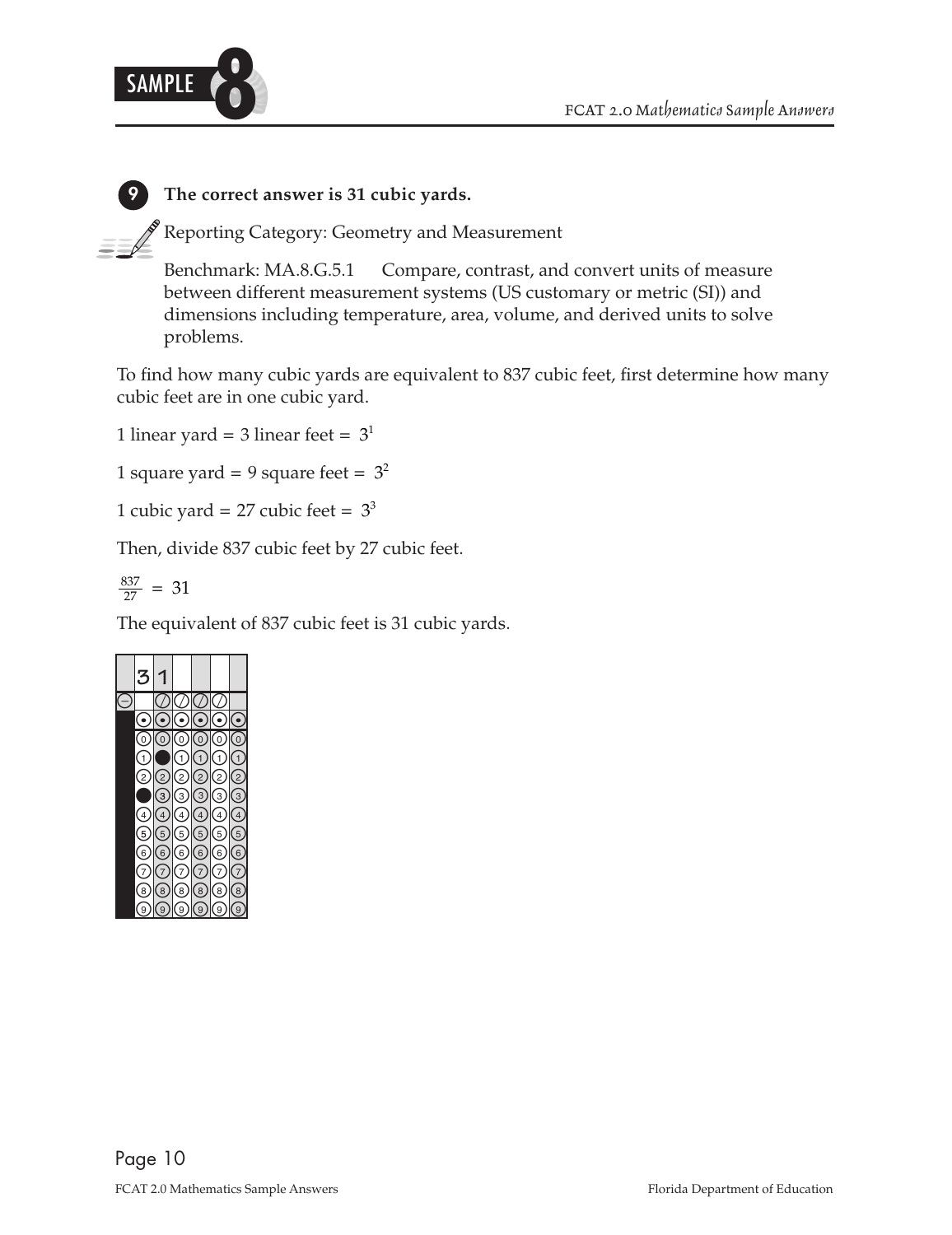

#### **10 The correct answer is A** ( $y = 0.88x$ ).

Reporting Category: Expressions, Equations, and Functions

Benchmark: MA.8.A.1.5 Translate among verbal, tabular, graphical, and algebraic representations of linear functions.

To find the equation that best represents the relationship shown in the graph, use the slope-intercept form of a linear equation (from the Grades 6–8 FCAT 2.0 Mathematics Reference Sheet),  $y = mx + b$ .

On the graph, the line appears to pass through the points (0, 0) and (10, 8.8).

Calculate the slope  $(m) = \frac{8.8 - 0}{10 - 0} = 0.88$ 

Using the slope and the y-intercept  $(b = 0)$ , insert the values into the slope-intercept form of a linear equation. Therefore,  $y = 0.88x + 0$  or  $y = 0.88x$ . The equation that best represents the relationship shown in the graph is option A.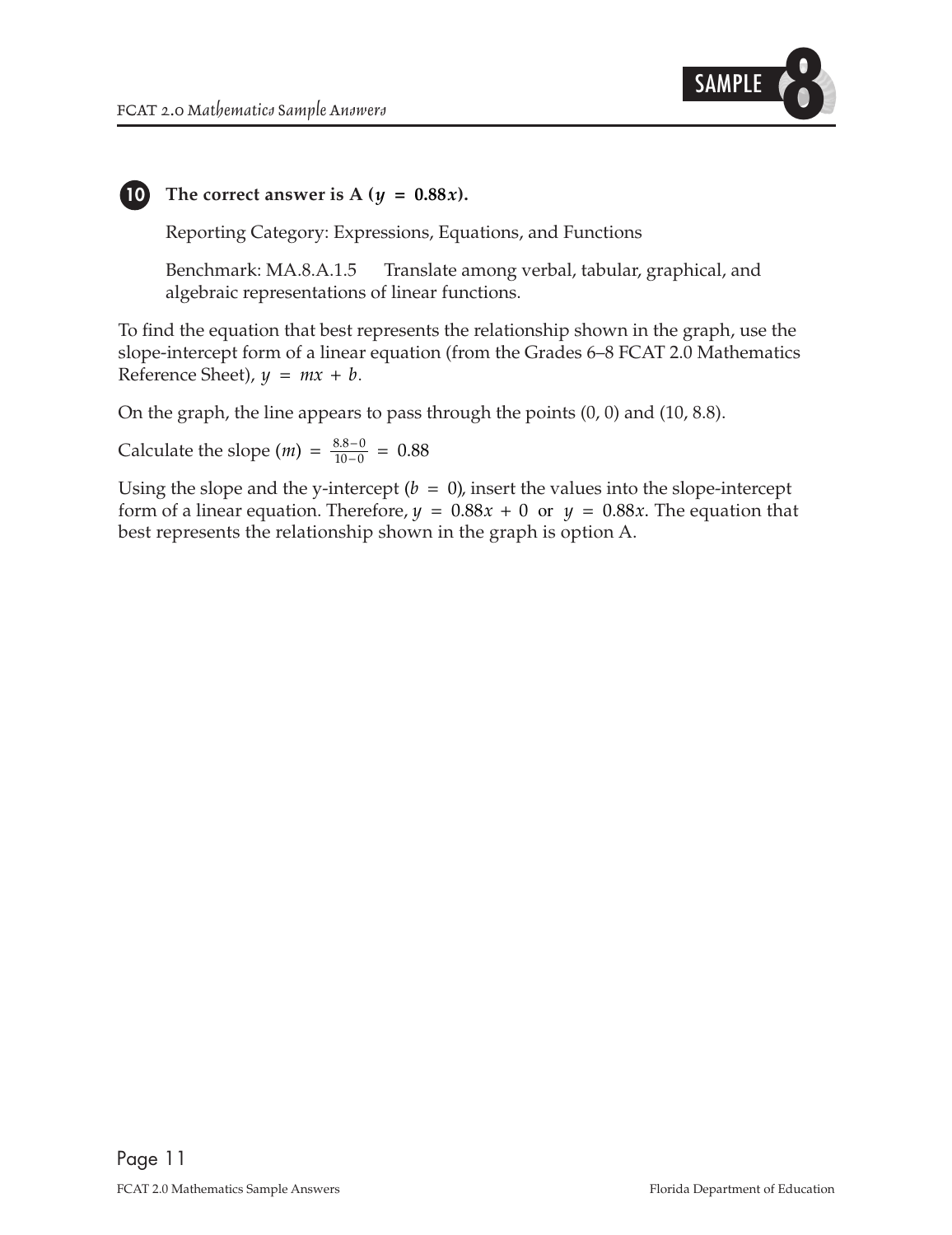

#### **11** The correct answer is F (graphical representation of  $8 \le 14 \le 20$ ).

Reporting Category: Expressions, Equations, and Functions

Benchmark: MA.8.A.4.2 Solve and graph one- and two-step inequalities in one variable.

To determine which number line best displays the range of yearly rainfall for the past 10 years, start at 14. Then, subtract 6 to determine the lowest point and add 6 to 14 to determine the highest point. Thus,

 $14 - 6 \leq 14 \leq 14 + 6$ ,

$$
8\,\leq\,14\,\leq\,20
$$

The best graphical representation of  $8 \le 14 \le 20$  would be option F because the yearly rainfall is greater than or equal to 8 inches and less than or equal to 20 inches.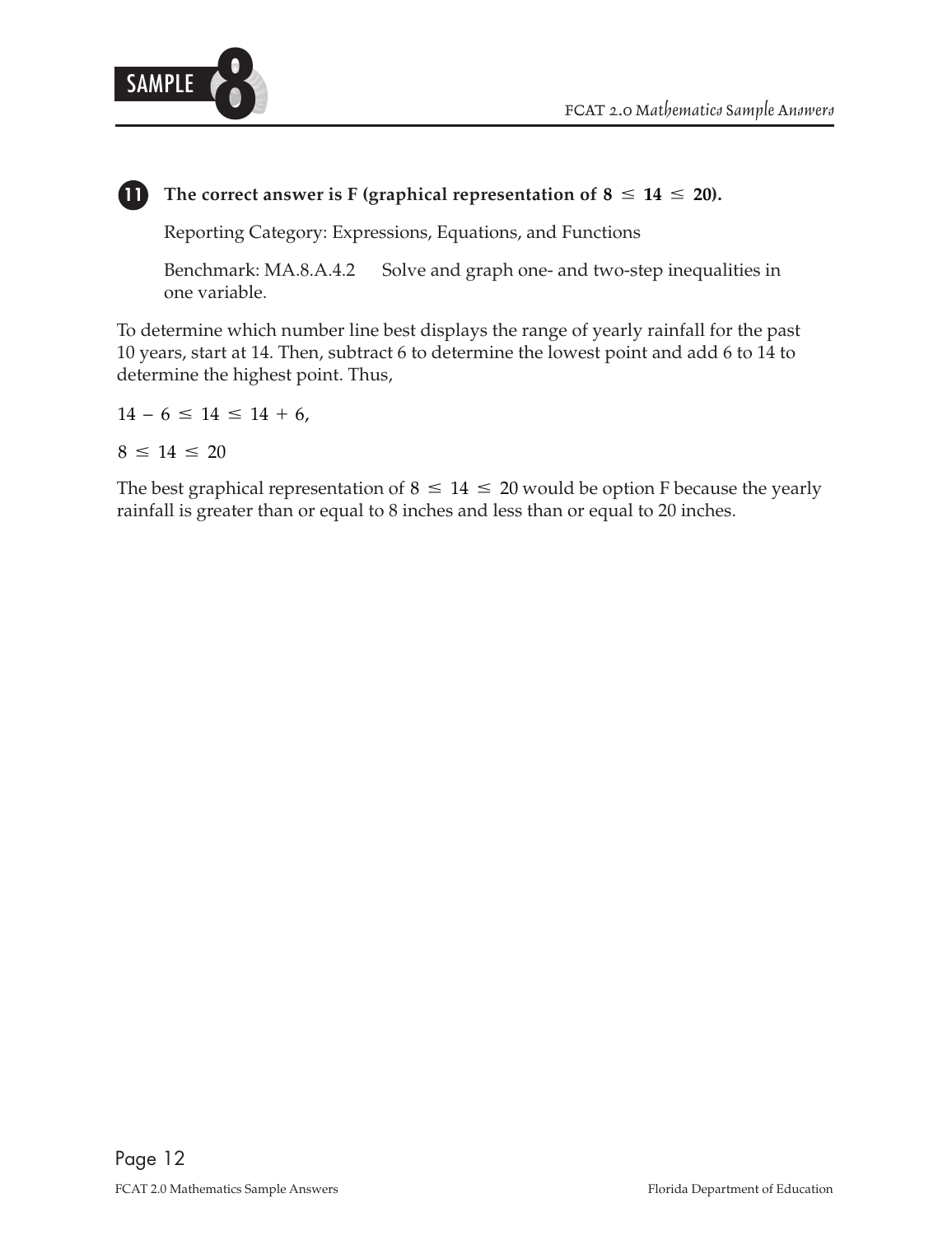

#### **12** The correct answer is C (88 and 96).

Reporting Category: Number: Operations, Problems, and Statistics

Benchmark: MA.8.S.3.2 Determine and describe how changes in data values impact measures of central tendency.

To find the answer, list the data from least to greatest.

85, 85, 87, 89, 90, 90, 95

The median, the middle value of a set of rank-ordered numbers where half of the numbers are above and half are below it, is 89.

To keep the median at 89 when two additional quiz scores are added, one score must be below the median and one score must be above the median. Note: the two quiz scores could be equal to the median, but this is not a given answer choice.

The correct answer is C, 88 and 96, where 88 is below the median of 89 and 96 is above the median of 89.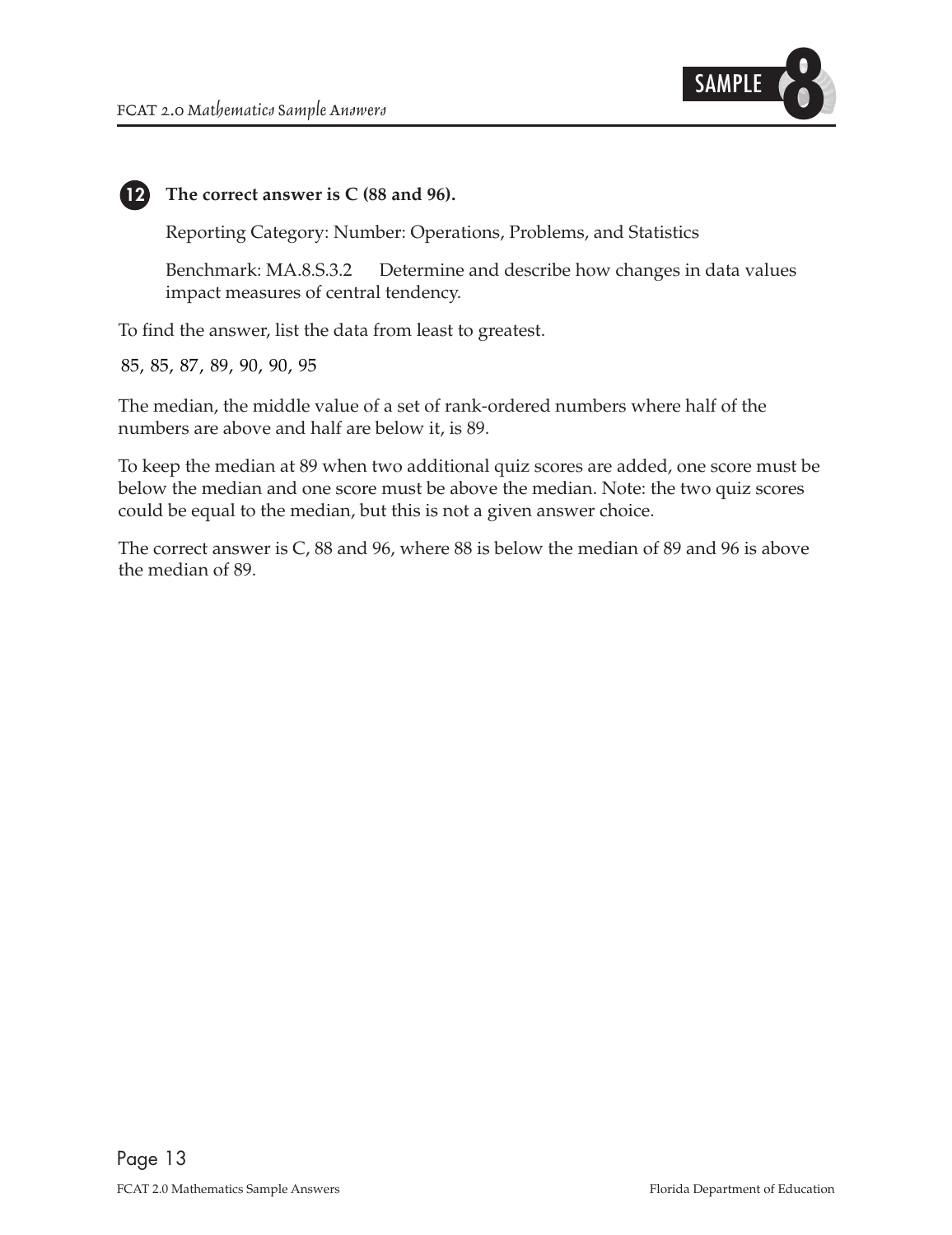



#### **13 13 The correct answer is I (The total amount of Carol's mortgage (***x***) is one-half of Sam's rent (***y***)).**

Reporting Category: Expressions, Equations, and Functions

Benchmark: MA.8.A.1.6 Compare the graphs of linear and nonlinear functions for real-world situations.

To find which of the following situations could best be represented by the function in the graph, choose a solution (ordered pair) to match each given situation and test it to see if it is a point on the line displayed.

For example:

Option F – If there are 4 girls (*y*) in the class, there would be 8 boys (*x*) in the class; (8, 4) is not on the line.

Option G – If 3 planes land  $(y)$ , 6 planes take off  $(x)$ ;  $(6, 3)$  is not on the line.

Option H – For each (1) raffle ticket  $(x)$ , the cost is \$1  $(y)$ ;  $(1, 1)$  is not on the line.

Option I – If Carol's mortgage payment (*x*) is \$10 (which is unrealistic, but it appears on the line), then Sam's rent (*y*) would be twice as much, \$20; (10, 20) is shown on the line.

The situation that could be represented by the function shown in the graph is option I: the total amount of Carol's mortgage (*x*) is one-half of Sam's rent (*y*).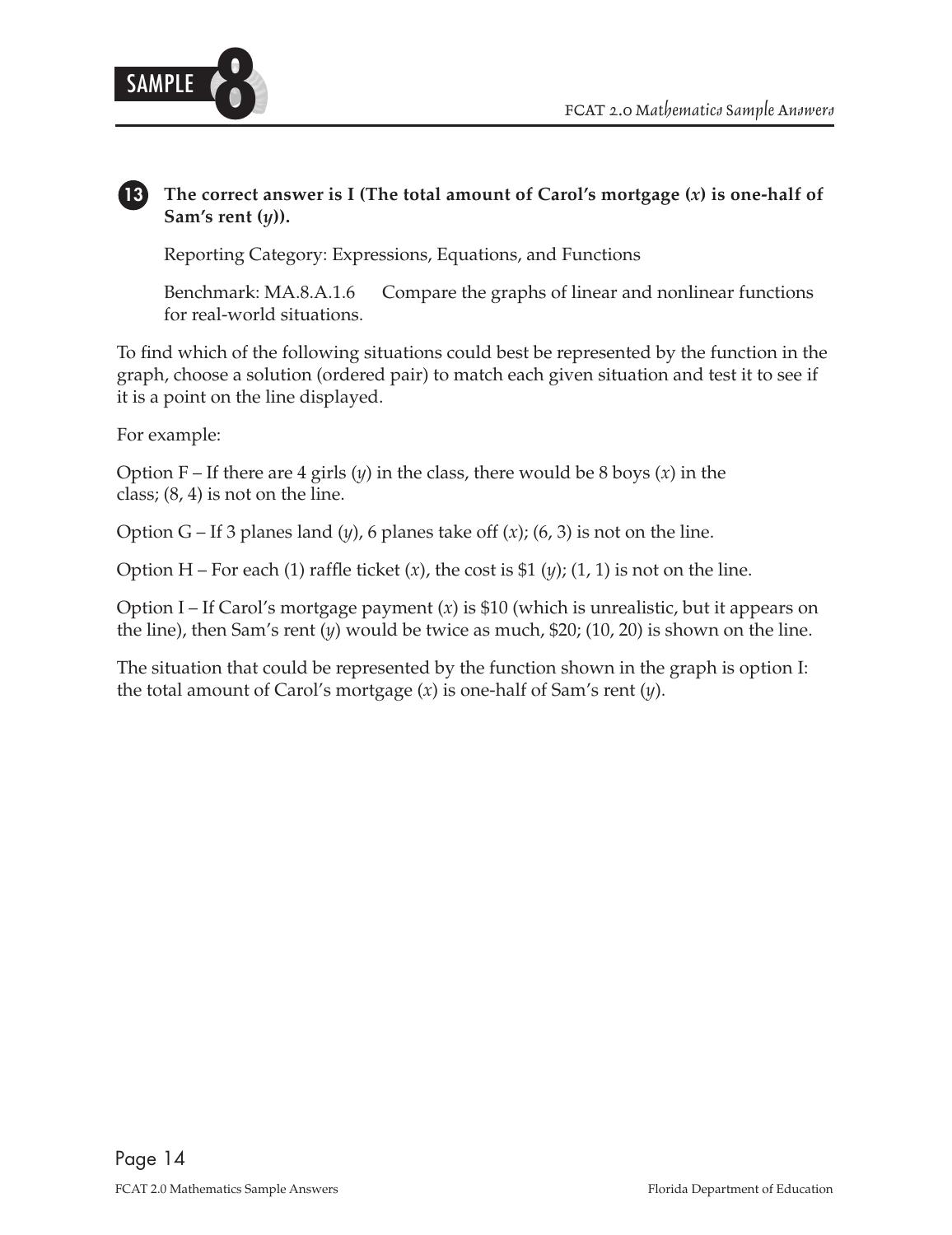

#### **The correct answer is C (For every 8 chairs produced, the cost per chair decreases by \$1). 14**

Reporting Category: Expressions, Equations, and Functions

Benchmark: MA.8.A.1.2 Interpret the slope and the *x*- and *y*-intercepts when graphing a linear equation for a real-world problem.

(decreasing). Because the slope is negative  $\left(-\frac{1}{8}\right)$ , it must represent a decrease in the cost back to the graph. Slope is defined as the change in  $\frac{y}{x}$ . Based on the graph, To find what the slope of the dashed line segment represents, analyze how  $\left(\frac{-1}{8}\right)$  relates *y* is the "cost per chair," or the numerator in the slope, and *x* is the "number of chairs," or the denominator in the slope. Determine if the slope is positive (increasing) or negative per chair (\$1) for every 8 chairs produced, or option C.